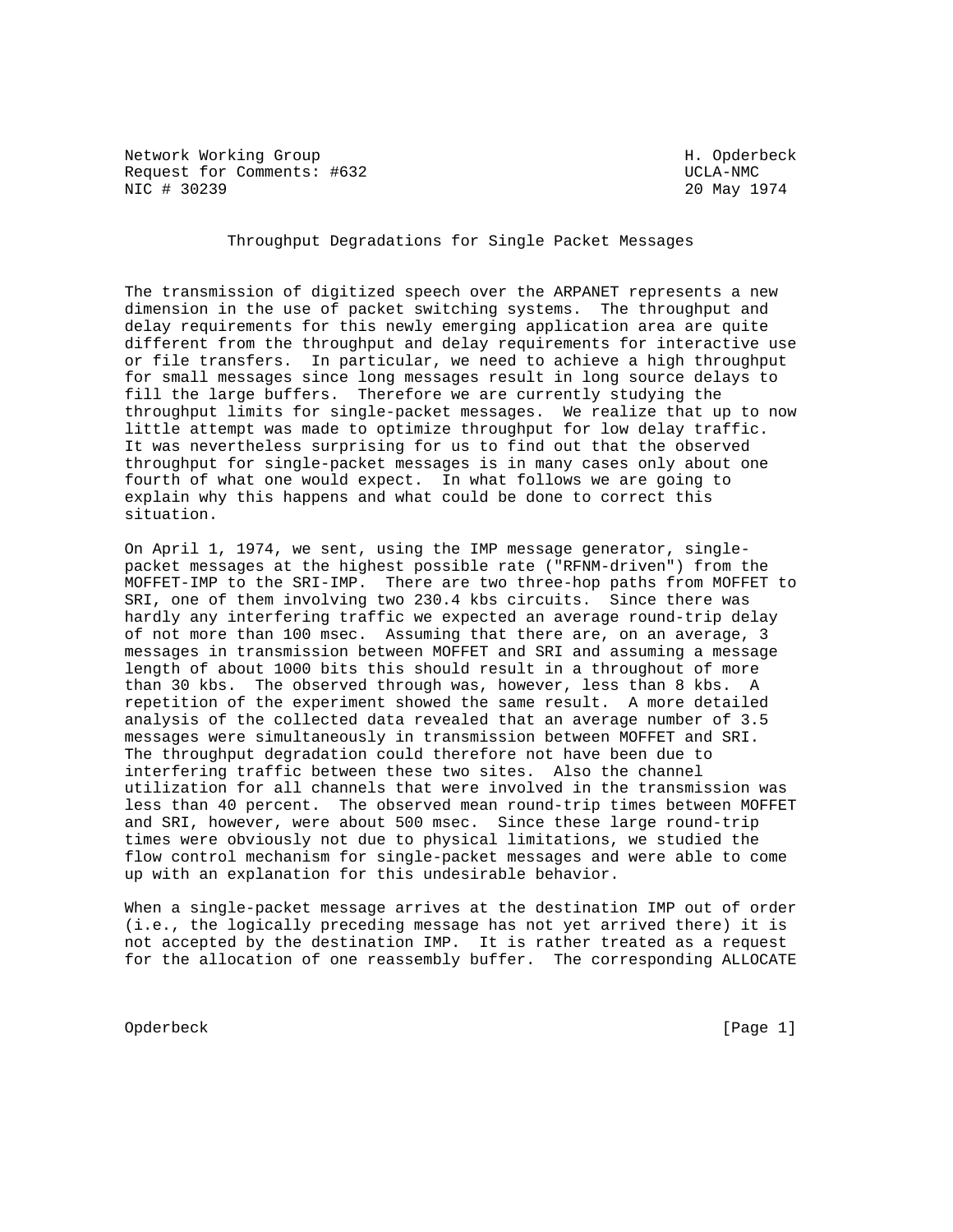is then sent back to the source IMP only after the RFNM for the previous message has been processed. We therefore may have the following sequence of events:

- 1 MSG(i) sent from SOURCE-IMP (message i is sent from the source IMP to the destination IMP).
- 2 MSG(i+1) sent from SOURCE-IMP.
- 3 MSG(i+1) arrives at DEST-IMP (due to an alternate path or a line error, message (i+1) arrives at the destination IMP out of order; it is treated as a request for one reassembly buffer allocation and then discarded).
- 4 MSG(i) arrives at DEST-IMP (message i arrives at the destination IMP; it is put on the proper HOST output queue).
- 5 RFNM(i) sent from DEST-IMP (after message i has been accepted by the destination HOST the RFNM is sent to the source IMP).
- 6 ALL(i+1) sent from DEST-IMP (only after the RFNM for message i has been processed can the ALLOCATE for message i + 1 be sent).
- 7 RFNM(i) arrives at SOURCE-IMP.
- 8 ALL(i+1) arrives at SOURCE-IMP.
- 9 MSG(i+1) arrives at DEST-IMP (now message i+1 is put on the proper HOST output queue.)
- 10 RFNM(i+1) sent form DEST-IMP.
- 11 RFNM(i+1) arrives at SOURCE-IMP.

Note that the round-trip time for message i+1 is the time interval between event 2 and event 11. Therefore the round-trip time for message i+1 is more than twice as large as it would have been if it had arrived in order, other conditions being unchanged. Therefore a line error will in many cases not only delay the message in error but also the next single-packet message if this message follows the preceding message within 125 msec, the error retransmission timeout interval. Also, a faster, alternate path to the destination IMP can actually slow down the transmission since it causes messages to arrive there out of order.

Opderbeck [Page 2]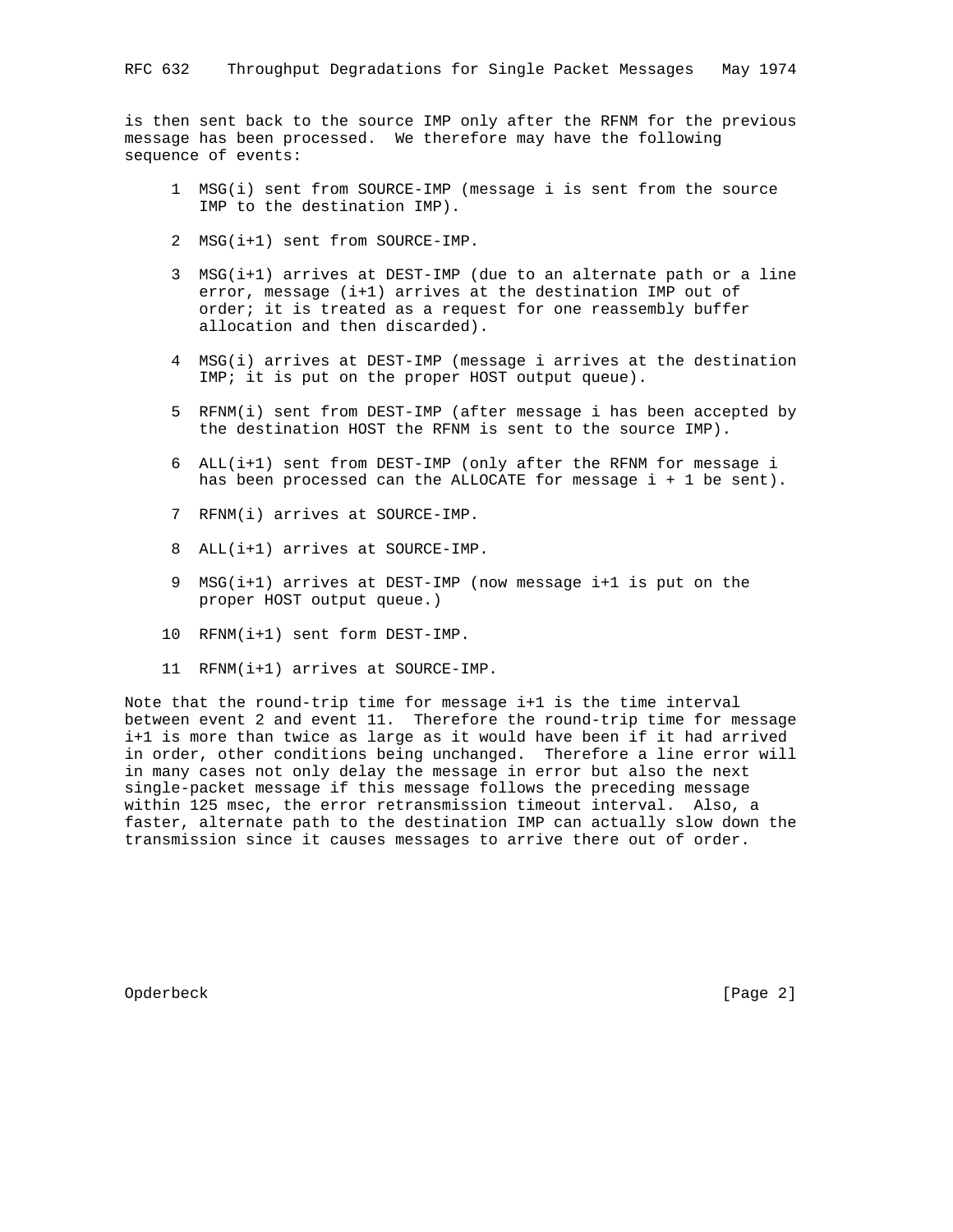This situation becomes even worse when we consider RFNM-driven singlepacket message traffic. Table 1 shows a possible sequence of events. We again assume that message i+1 reaches the destination IMP before message i.

| SOURCE IMP      | DESTINATION IMP  |
|-----------------|------------------|
| $MSG(i)$ sent   |                  |
| $MSG(i+1)$ sent |                  |
| $MSG(i+2)$ sent | $MSG(i+1)$ arr   |
| $MSG(i+3)$ sent | MSG(i) arr       |
|                 | RFNM(i) sent     |
|                 | $ALL(i+1)$ sent  |
|                 | $MSG(i+2) arr$   |
|                 | $MSG(i+3) arr$   |
| $RFNM(i)$ arr   |                  |
| $MSG(i+4)$ sent |                  |
| $ALL(i+1)$ arr  | $MSG(i+4)$ arr   |
| $MSG(i+1)$ sent | $MSG(i+1) arr$   |
|                 | $RFNM(i+1)$ sent |
| $RFNM(i+1)$ arr | $ALL(i+2)$ sent  |
| $MSG(i+5)$ sent |                  |
| $ALL(i+2) arr$  | $MSG(i+5)$ arr   |
| $MSG(i+2)$ sent | $MSG(i+2) arr$   |
|                 | $RFNM(i+2)$ sent |
| $RFNM(i+2)$ arr | $ALL(i+3)$ sent  |
| $MSG(i+6)$ sent |                  |
| $ALL(i+3) arr$  | $MSG(i+6) arr$   |
| $MSG(i+3)$ sent | $MSG(i+3) arr$   |
|                 | $RFNM(i+3)$ sent |
| $RFNM(i+3)$ arr | $ALL(i+4)$ ent   |
| $MSG(i+7)$ sent |                  |
| $ALL(i+4)$ arr  | $MSG(i+7)$ arr   |
| $MSG(i+4)$ sent | $MSG(i+4) arr$   |
|                 | $RFNM(i+4)$ sent |
| $RFNM(i+4)$ arr | $ALL(i+5)$       |
| $MSG(i+8)$ sent |                  |
| $ALL(i+5)$ arr  |                  |
| $MSG(i+5)$ sent |                  |

## Table 1.

Retransmission Pattern for the Current Flow Control Scheme

(Since the traffic is RFNM-driven, the arrival of RFNM i, i+1, ... is followed by the sending of message  $i+4$ ,  $i+5$ , ...)

Opderbeck [Page 3]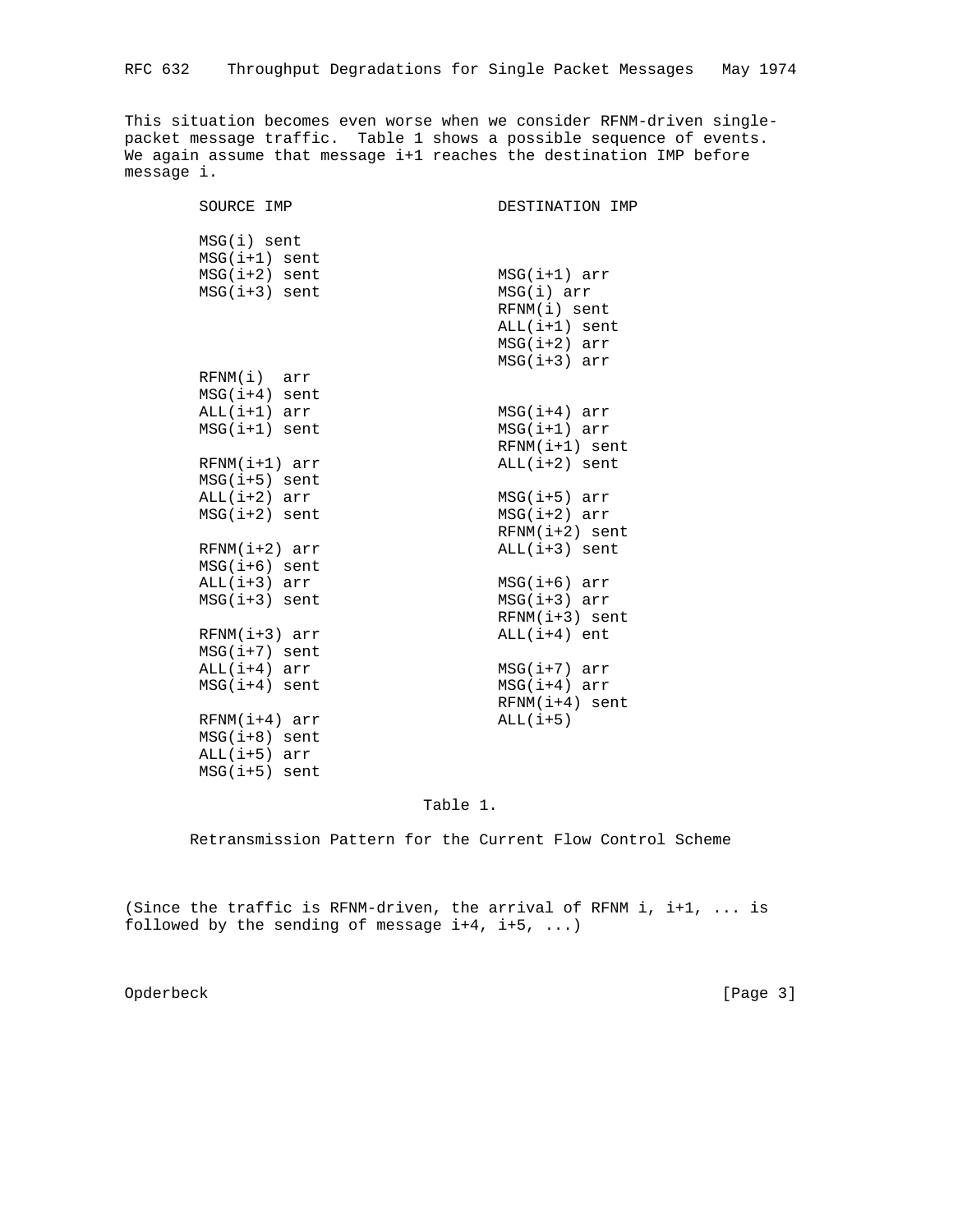The most interesting fact about this sequence of events is that the arrival of message i+1 before message i at the destination IMP causes not only messages i+1 but all future messages to be retransmitted- though we do not assume that any of the future messages arrive out of order. The table also shows that the round-trip times for message i+4 and all future messages is more than four times as large as it would be without these undesirable retransmissions. It is also noteworthy that, once this retransmission pattern has established itself, there is almost no way the system can recover from this condition other than interrupting the input stream at the source IMP. A single arrival out of order of any of the later user or control messages, for instance, will not change this retransmission pattern. The normal flow of single-packet messages will only reestablish itself if, for example, message i+4, i+5, and i+6 are simultaneously delayed for several hundred milliseconds such that messages i+1, i+2, and i+3 can be retransmitted in the meantime. The probability of occurrence of such an event is, however, extremely small. Therefore one can consider the system as being trapped in this undesirable retransmission condition. The "normal" flow of messages, on the other hand, represents only the transient behavior of the system since there is always a finite probability that two message arrive out of order due to transmission errors.

As mentioned before, the system can only recover from this throughput (and delay) degradation if the input stream of single-packet messages is interrupted. In case of speech transmission, however, this might not occur for a long time. Therefore speech transmission systems would in many cases have to work with only one fourth of the expected singlepacket bandwidth. Since this is clearly an unacceptable condition we looked for a modification of the current flow control scheme which corrects this situation. In what follows we describe two methods that could be used to avoid the undesirable retransmission of messages.

Recall that a single-packet message is rejected at destination IMP and later retransmitted if the RFNM for the preceding message has not yet been sent to the source IMP. This is mainly done to prevent the occurrence of reassembly lockup conditions [1]. Therefore the problem cannot be solved by simply accepting all single-packet messages without additional measures to prevent deadlocks. This could lead to a reassembly lockup if a large number of single-packet messages from several source IMPs arrives at their common destination IMP out of order. In this case the destination IMP might not be able to accept those messages that are in order because of the lack of reassembly buffers. As a result the system is deadlocked. Any solution of the throughput degradation problem must guarantee that all messages that arrive in order can be accepted by the destination IMP.

Opderbeck [Page 4]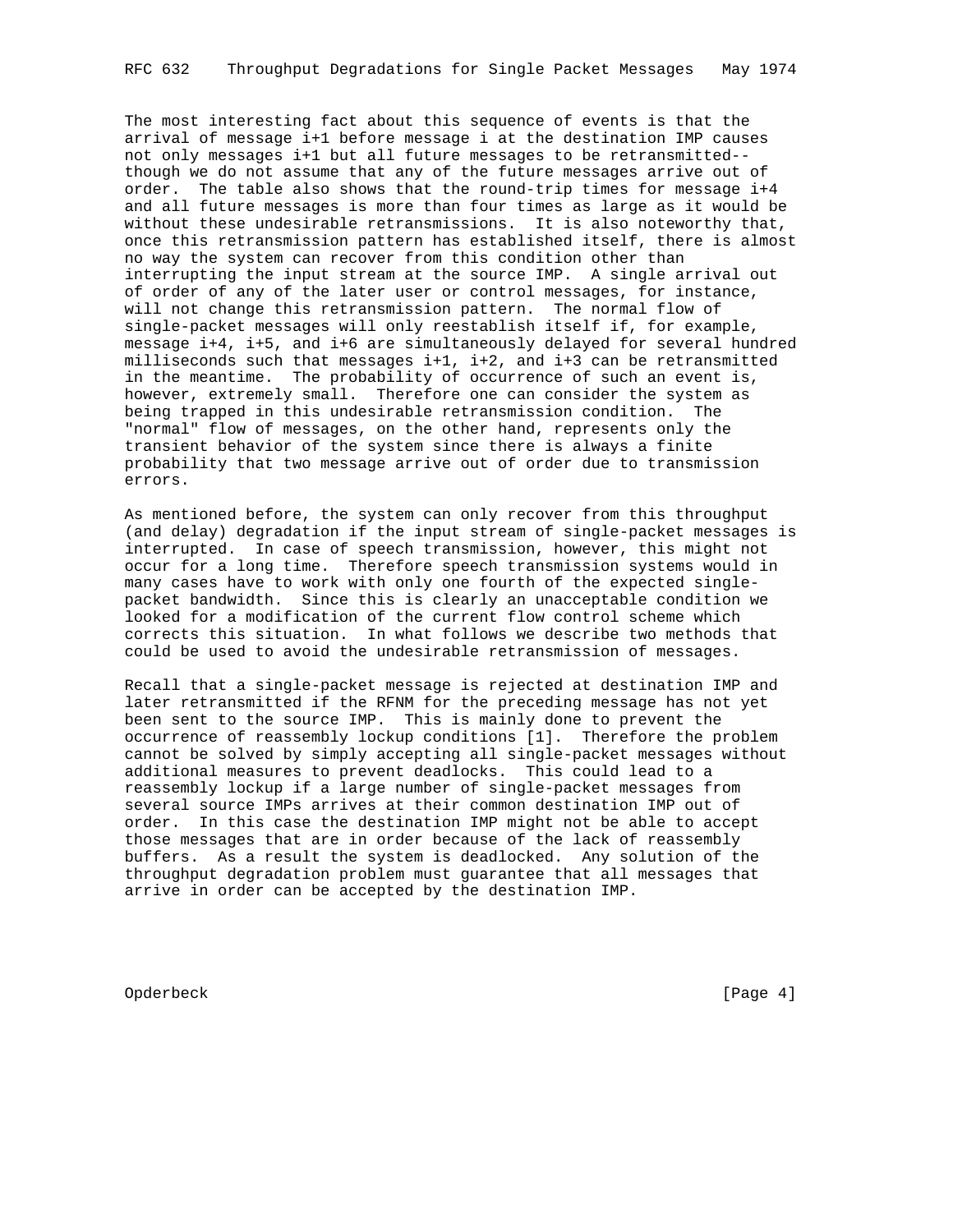One way to achieve this goal is to reject single-packet messages that arrive out of order only if the buffer requirement(s) of the preceding messages(s) is not known. In the previous examples we have seen that the destination IMP continuously rejected messages although it knew the buffer requirements for the messages that had to be delivered first. As the buffer requirements become known, the necessary number of buffers can be set aside and future single-packet messages can be accepted without the danger of deadlock. Therefore the undesirable retransmission pattern cannot establish itself. Table 2 shows the sequence of events for this policy if message i+1 arrives before message i at the destination IMP.

| SOURCE IMP                      | DESTINATION IMP              |
|---------------------------------|------------------------------|
| MSG (i) sent<br>$MSG(i+1)$ sent |                              |
| $MSG(i+2)$ sent                 | $MSG(i+1) arr. (rejected)$   |
| $MSG(i+3)$ sent                 | MSG(i) arr. (HOST output)    |
|                                 | RFNM(i) sent                 |
|                                 | $ALL$ $(i+1)$ sent           |
|                                 | $MSG(i+2) arr (stored)$      |
|                                 | $MSG(i+3)$ arr (stored)      |
| RFNM(i) arr                     |                              |
| $MSG(i+4)$ sent                 |                              |
| $ALL(i+1)$ arr                  | $MSG(i+4)$ arr (stored)      |
| $MSG(i+1)$ sent                 | $MSG(i+1)$ arr (HOST output) |
|                                 | $RFNM(i+1)$ sent             |
| $RFNM(i+1)$ arr                 | $RFNM(i+2)$ sent             |
| $MSG(i+5)$ sent                 | $RFNM(i+3)$ sent             |
|                                 | $RFNM(i+4)$ sent             |

Table 2.

Sequence of Events for Modified Flow Control Scheme

Note that in this modified scheme only one message, message i+1, is retransmitted. In view of the fact that the IMPs have plenty of reassembly buffer space it is, however, desirable to avoid this one retransmission, too. This is particularly important for the transmission of speech which depends on a steady flow of data and will be disrupted by a sudden large delay. Therefore we suggest a second method to solve the throughput degradation problem which, in most cases, will not require any retransmissions.

Opderbeck [Page 5]